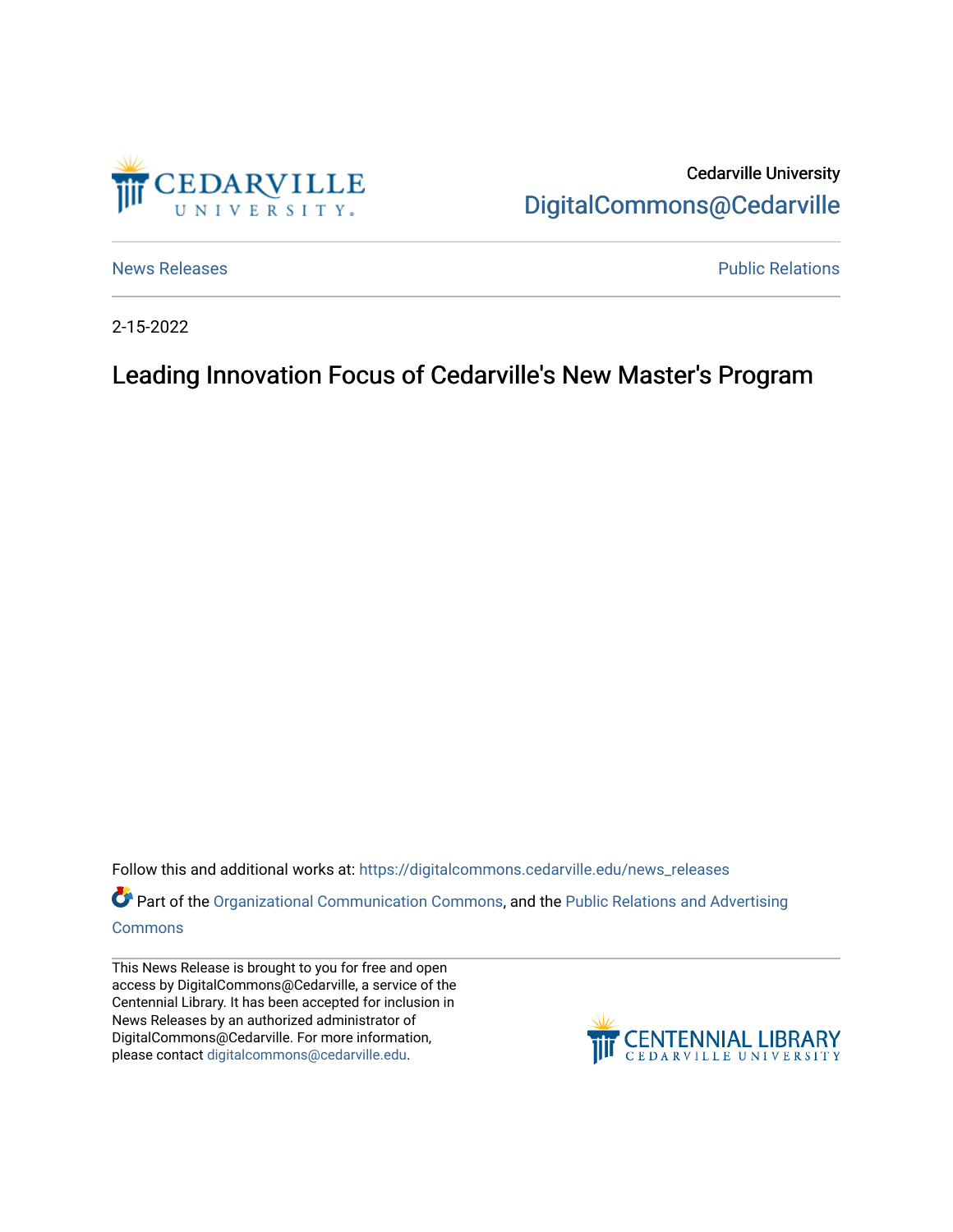## **FOR IMMEDIATE RELEASE February 15, 2022**

**CONTACT:** Mark D. Weinstein Executive Director of Public Relations [937-766-8800](tel:937-766-8800) (o) [937-532-6885](tel:937-532-6885) (m) [Mweinstein@cedarville.edu](mailto:Mweinstein@cedarville.edu) @cedarvillenews

## **Leading Innovation Focus of Cedarville's New Master's Program**

**CEDARVILLE, OHIO --** Innovators are creative problem-solvers who constantly look for new opportunities to enrich the world around them. And for Cedarville University's Graduate School, that desire to solve, form and create is resulting in a new master's program.  

The Master of Arts in Innovation program will welcome its first students in March 2022. The program is designed to hone students' knowledge and practical skills and deepen their problemsolving abilities in the workplace.  

"We are excited to launch a degree that not only teaches innovation, but is innovative in its very conception and delivery," said Janice Supplee, dean of graduate studies for Cedarville. "This online degree is delivered as a strategic collaboration with our partner in Columbus, Ohio, the [International Center for Creativity.](https://iccreativity.com/our-team) Students will learn from both business faculty experts and active industry consultants so what they're gaining in the virtual classroom is broadly applicable and relevant." 

"The concept of innovation is needed in every organization and applicable to a broad range of professionals," said Jim Stevenson, president of the [International Center for Creativity.](https://iccreativity.com/our-team) "It's the marriage of creative problem-solving with business, and it can serve anyone — people in charge of company departments, engineers, executives."  

Sole proprietors, start-up entrepreneurs, missions and ministry leaders, marketers, engineers, educators, and designers will gain insight, wisdom and direction from the Master of Arts in Innovation. "They can all benefit from being able to generate better ideas and better solutions," added Stevenson.

Cedarville faculty members began discussing the program's possibility in April 2014, revisiting and developing content since the initial meeting. Pulling from the school of business' current innovation and entrepreneurship M.B.A. concentration, the M.A. in innovation cycles through its innovation and business content in greater depth with a stronger emphasis on the problemsolving process. 

The program, which is offered 100% online, can be completed within two years. 

And now, more than ever, the program is suited to serve employees and employers alike.   "The number of jobs that have 'innovation' in the title grows every year," Stevenson explained. "In a recent study done by the business consulting group McKinsey, 84% of top executives acknowledge that the future success of their company will depend on innovation. The marketplace is seeing more and more that people with innovation skills have a place in their company."